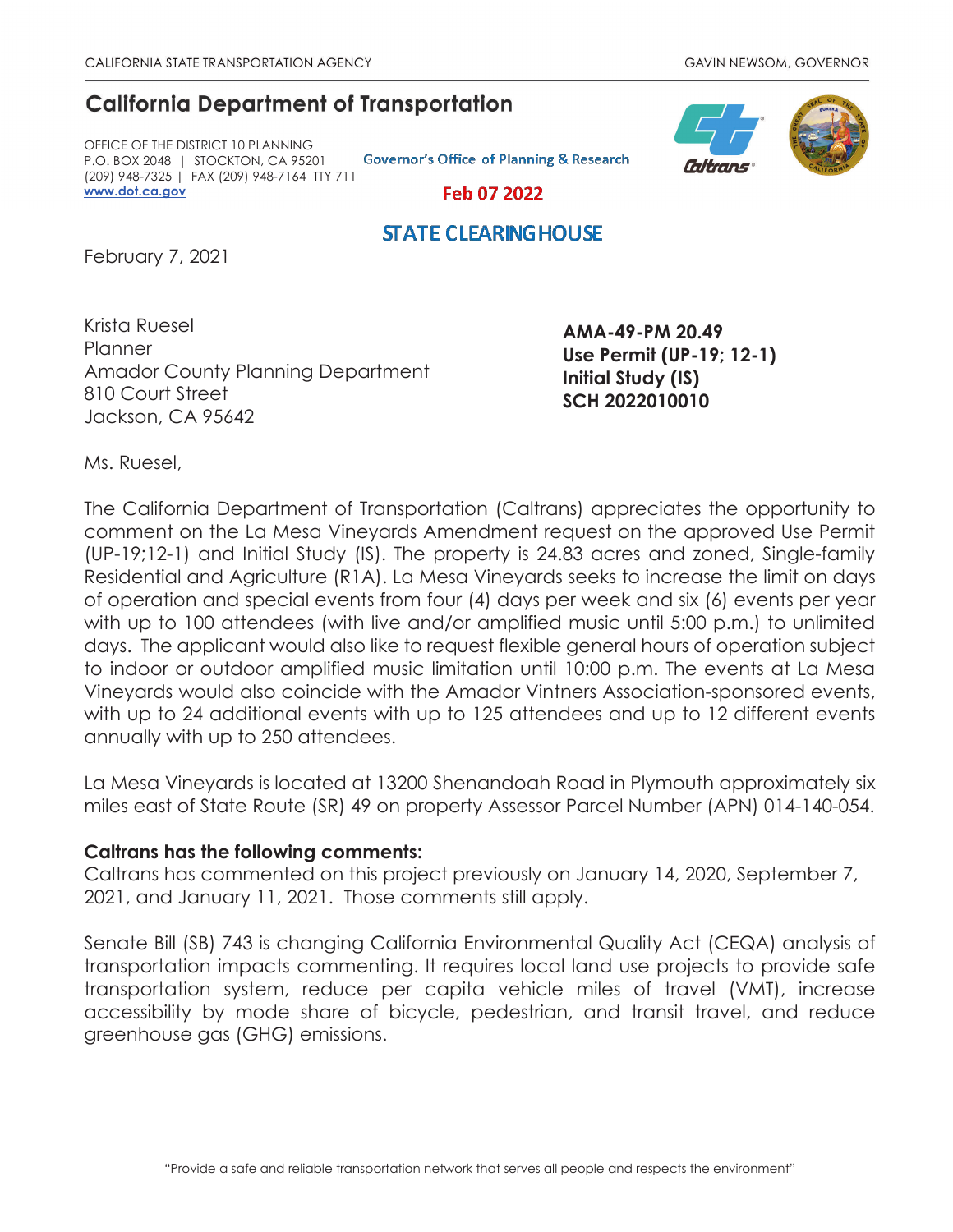Ms. Krista Ruesel February 7, 2022 Page 2

With the proposed project's significant generated trip per day especially during social gatherings or weddings, VMT reduction is necessary to meet the statewide GHG emissions. Caltrans suggests public transit route extension to and from La Mesa Vineyards.

Please forward the final Conditions of Approval to Caltrans, District 10 Office of Rural Planning, once available.

It is important to note that if any new advertising structures are visible to the National Highway System (NHS) it is subject to the provisions of the California Outdoor Advertising Act outlined in Business and Professions Code Section 5200 et seq. Any advertising structure that displays off-premise commercial advertising visible from the NHS will require a permit from the Office of Outdoor Advertising (ODA). Any advertising structure that only advertises goods and services available on-premise will not require a permit from ODA, provided it adheres to the provisions of Business and Professions Code Section 5272 and 5274 and California Code of Regulations 2243 and 2246. Each of the proposed advertising structures should refrain from operating in any of the conditions outlined in Business and Professions Code Section 5403. For questions related to the ODA permit application process please visit our website at: https://dot.ca.gov/programs/trafficoperations/oda

Caltrans suggests Amador County Planning Department continue to coordinate and consult with Caltrans to identify and address potential cumulative transportation impacts from this project and other developments near this location. This will assist Caltrans in ensuring that traffic safety and quality standards are maintained for the traveling public on existing and future state transportation facilities.

## **Encroachment Permits**

If any future project activities encroach into Caltrans Right-of-Way (ROW), an application is required for an Encroachment Permit to the Caltrans District 10 Encroachment Permit Office. Appropriate environmental studies must be submitted with this application.